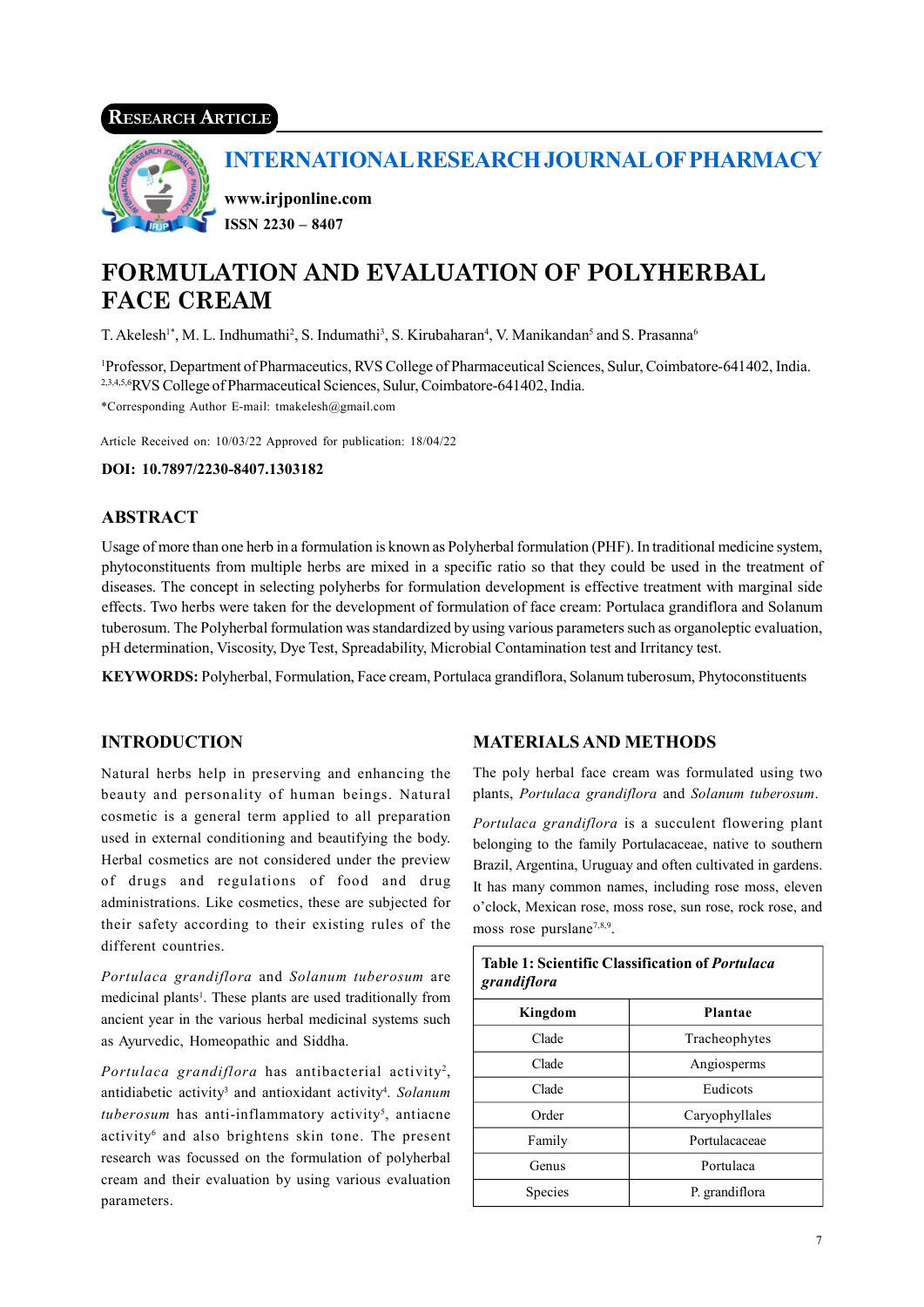

Solanum tuberosum is a small plant with large leaves. The part of the potato that people eat is the tuber that grows under the ground. The plant contains a lot of starch and other carbohydrates. It is usually light-brown or yellowish skin and is white or yellow inside. If the plant is exposed to light, the tuber turns green and will be poisonous $10,11$ .

# Plant Authentication

The steps involved in authentication are taxonomic, macroscopic and microscopic studies. Records were maintained for stage of collection, parts of the plant collected, regional status, and botanical identity such as

### Table 2: Scientific Classification of Solanum tuberosum

| Kingdom | Plantae       |
|---------|---------------|
| Clade   | Tracheophytes |
| Clade   | Angiosperms   |
| Clade   | Asterids      |
| Order   | Solanales     |
| Family  | Solanaceae    |
| Genus   | Solanum       |
| Species | S. tuberosum  |
|         |               |

# Figure 2: Solanum Tuberosum

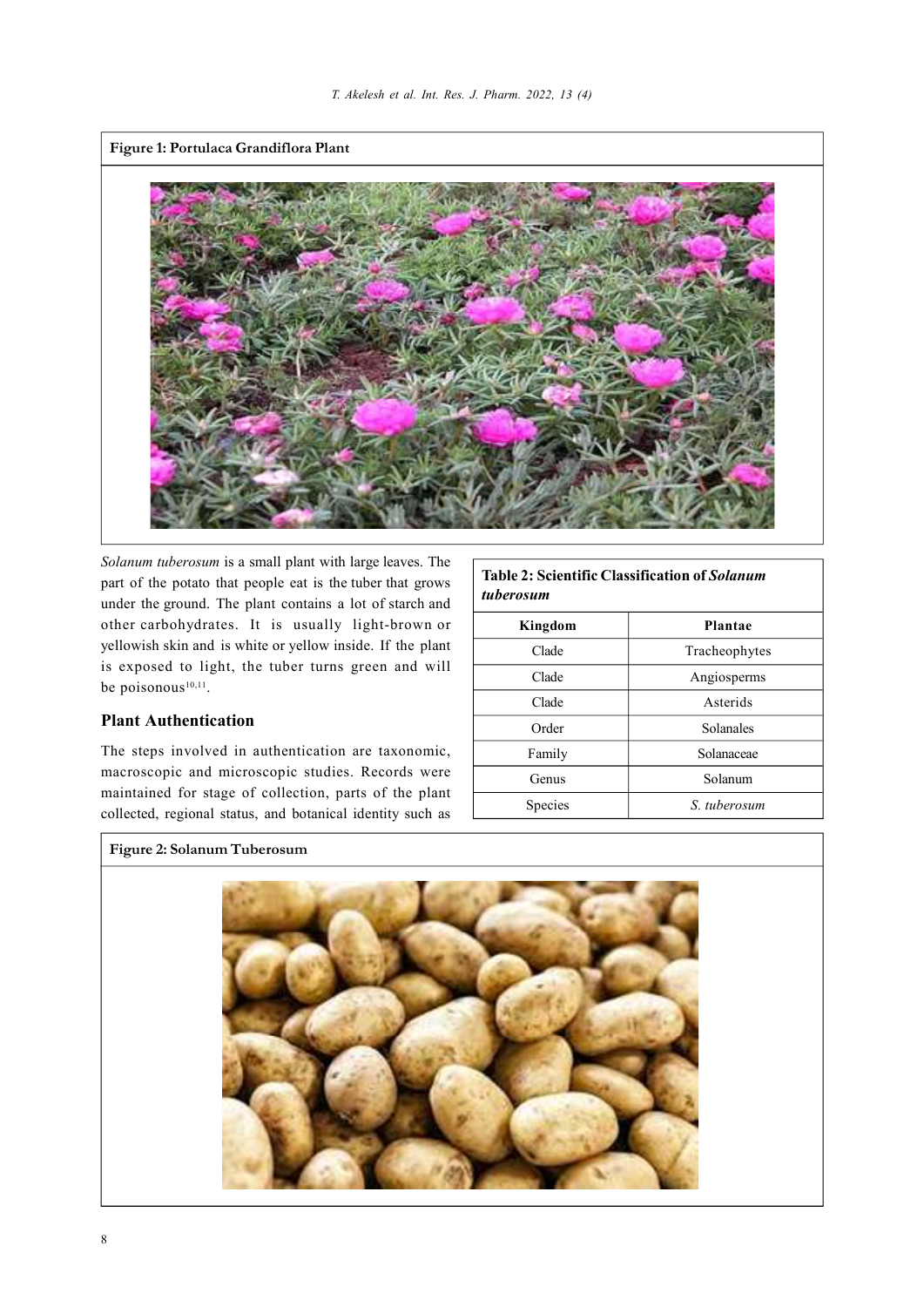phytomorphology, microscopical, histological analysis, and taxonomical identity. The authentication of the plant was obtained from Tamil Nadu Agricultural University, Coimbatore.

# Collection of Plant Material

These medicinal plants were collected during the appropriate season or time period to ensure the best possible quality of formulation. Plants were collected in proper manner at nearby locality. Mainly two plants are involved in the formulation. The whole plant of Portulaca grandiflora was used for this formulation like Buds, Flowers, Leaves, Stems, and Roots because of its rich phytoconstituents and tubers of Solanum tuberosum were also collected. During the collection process some parts of the plants were in direct contact with soil such as root. These underground parts should be free from soil. The plants collected by hands. Collected plants were placed in clean baskets.

# Drying

The drying process has been used for thousands of years to reduce the transport weight and to increase the storage life of numerous products and materials. With the dawn of the industrial age, many drying processes have been developed to increase the drying speed and improve the product quality and uniformity. In this study, the plant material were shade dried, as direct drying under sun light,

sometimes leads to loss of phytoconstituents and color of the material.

### Extraction

It is the treatment of plant with solvent where by the medicinally active constituents are dissolved and most of the inert matter remains undisclosed. Two plants used for this formulation were extracted using different extraction technique.

Portulaca grandiflora plant was extracted by using Soxhlet apparatus.

The powdered drug was placed inside a thimble made from thick filter paper, which is loaded into the main chamber of the Soxhlet extractor. The Soxhlet extractor was placed onto the flask containing the extraction solvent ethanol. The Soxhlet was then equipped with condenser. The solvent vapor travels up a distillation arm and floods into the chamber housing the thimble of solid. The chamber containing the solid material slowly was filled with warm solvent. When the Soxhlet chamber was almost fill, the chamber was automatically emptied by a siphon arm with the solvent running back to the distillation flask. This cycle was allowed to repeat for many times. After many cycles, the desired compound was concentrated into the distillation flask. This procedure was taken continued up to 48 hours to get a concentrated Portulaca grandiflora extract.

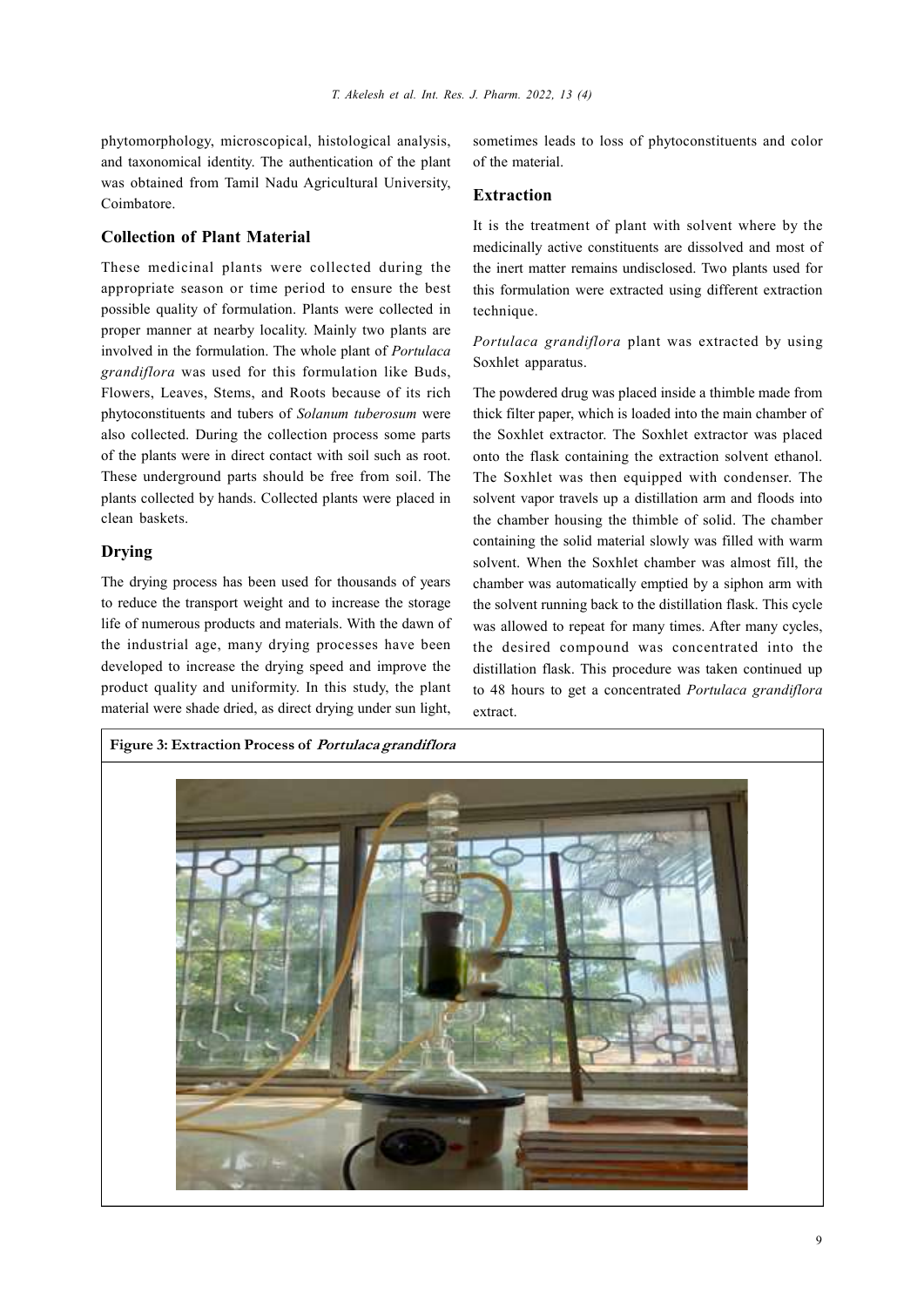Solanum tuberosum was extracted using Maceration technique. The tubers of the plant were washed by rinsing with water to remove the soil and other foreign materials. Then the tubers were cut into small pieces and soaked in a beaker containing distilled water. It was allowed to stand for a period of 3-7 days with frequent agitation to get the extract.

# Formulation of Polyherbal Face Cream

The polyherbal face cream was formulated by using following ingredients.

### Stearic Acid

It is an emulsifier and it act as an emollient, lubricant which softens skin.

#### Cetyl Alcohol

It is an emulsifier which helps to prevent creams from separating into oil and liquid.

#### Almond Oil

Almond oil is extremely nourishing oil rich in Vitamin A and E. It nourishes the skin and improves the overall complexion and helps in reviving the natural glow. It is also useful for lightening dark circles, dark spots and marks. It is also suitable for delicate irritated and sensitive skin types.

#### Triethanolamine

It mainly acts as a preservative and is used to balance the pH level.

### Starch Extract

It is used to improve the moisturisation of skin.

#### Formulation

A clean and dried mortar and pestle was taken. Two clean beakers were taken and mentioned as A and B. In beaker A, oil phase of stearic acid, cetyl alcohol, and almond oil were added. In beaker B, water phase of triethanolamine as a preservative and Solanum tuberosum extract was added. The contents were heated on a water bath until it reaches 75 degree Celsius. Both the beakers A and B were placed in a water bath until it gets dissolved. When all ingredients get completely dissolved, aqueous phase was added to the oil phase with constant stirring. Then the water and oil phase compound was transferred to the mortar. Using 1ml syringe, the Portulaca grandiflora extract was added drop by drop to the mortar. The mixture was triturated using pestle until the formulation gets a cream consistency with the clicking sound. Finally the polyherbal face cream was transferred to a neatly labeled clean cream container.

# Evaluation of Physicochemical Parameters of the Formulation

#### **Appearance**

The appearance of the cream was judged by its color, opalescence, and roughness and graded.

#### Homogeneity

The formulations were tested for the homogeneity by visual appearance and by touch.

#### $pH$

About 0.5 g of the cream was weighed and dissolved in 50.0 ml of distilled water and its pH was measured.

#### **Viscosity**

Viscosity of the formulation was determined by Brookfield Viscometer at 100 rpm, using spindle no.7.

### Dye Test

In this test, the emulsion was mixed with a water soluble dye, amaranth and observed under the microscope. If the continuous phase appears red then it means that the emulsion is O/W type. If the scattered globules appear red and continuous phase colorless then it is W/O type.

#### **Spreadability**

The formulations were tested for spreadability using hands. Small amount of formulation was taken and applied on the hand to ensure the spreadability of the cream.

# Microbial Contamination Test

This test was done by pour-plate technique. The bacterial culture and liquid agar medium was mixed together. After mixing the medium, the medium containing the culture was poured into sterilized petridishes, allowed to solidify and then incubated. After incubation colonies appear on the surface.

#### **Irritancy**

The bases used in the formulation of cream were tested for any irritation or allergic reactions. Irritancy of the preparation was evaluated by patch test. An area of 1sq.cm was marked on the dorsal surface of the hand. The cream was applied to the specified area and time was noted. Irritancy, erythema, edema, was checked if any for regular intervals up to 24 hours and reported.

# RESULTS AND DISCUSSION

# Dye Test

Prepared cream was found to be O/W emulsion because it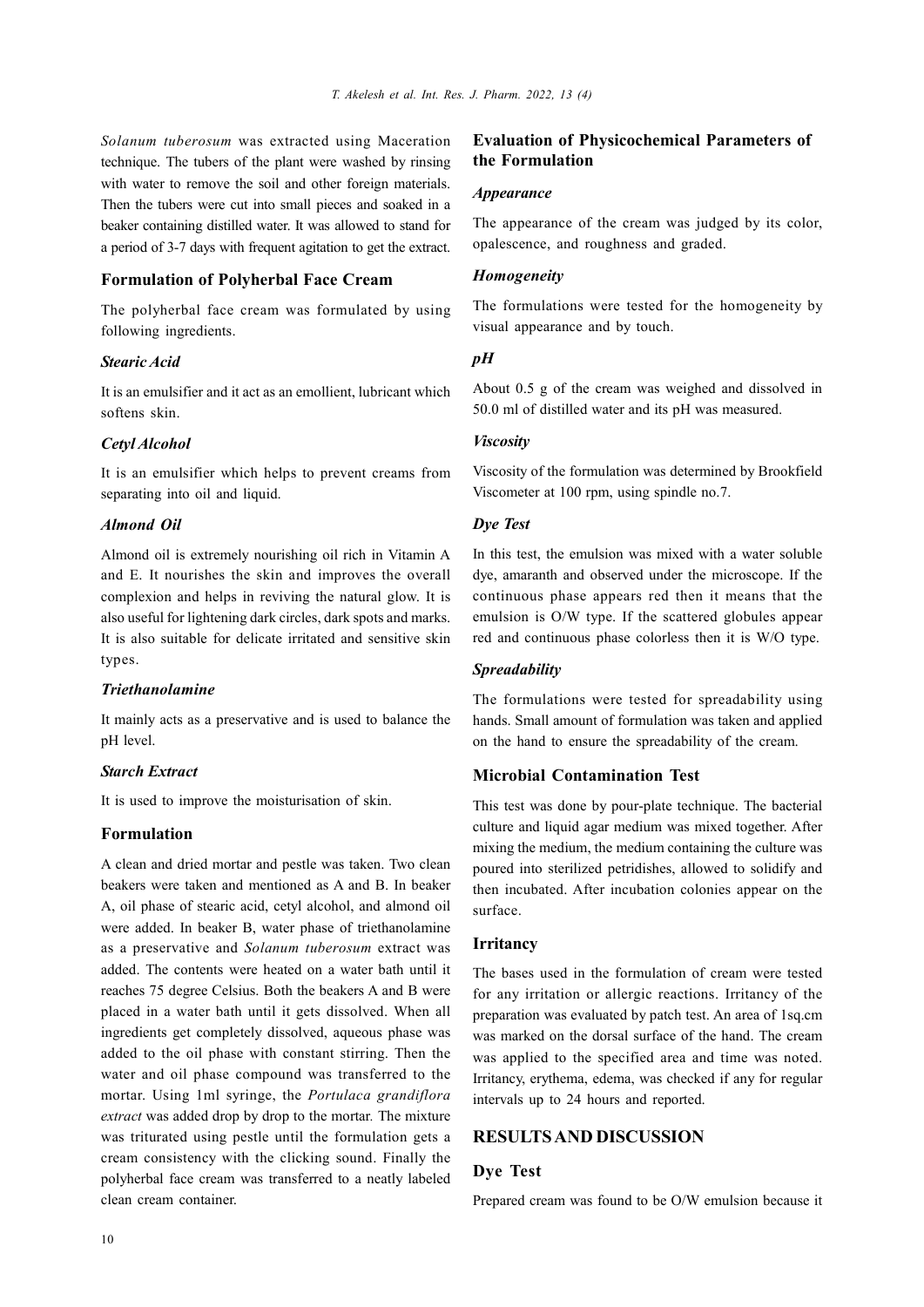

Figure 5: Appearance of the Formulation



shows that the background is coloured and the globules are colorless. Cream has good spreadability and penetration on application on the skin. Furthermore, this cream may spread and permeate easily.

# Appearance

Prepared creams were pale greenish in colour with good looking elegant appearance.

# Homogeneity

Prepared cream was homogenous. No aggregates were present in the formulation.

# pH

pH of the prepared creams was in the range of 6-7. It shows that obtained pH is near to skin pH and it does not cause any skin irritation.

# Viscosity

Viscosity of the formulation was determined using Brookfield Viscometer. Observed viscosity was in the range of 2020-2060 cps.

# Irritation

It was done by application of the formulation on the hand